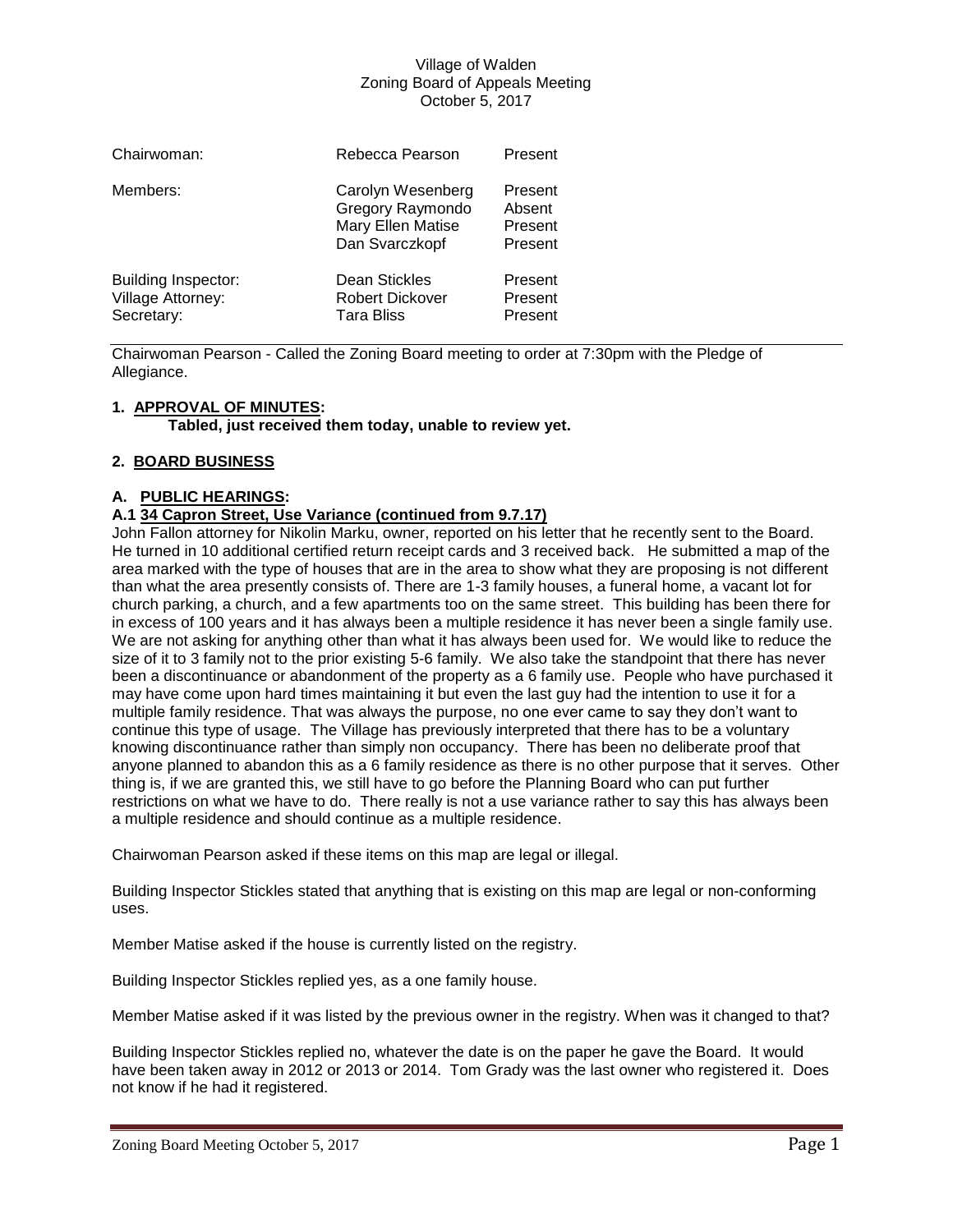Chairwoman Pearson asked about the general contractor estimates where it says install new kitchen, she thought it was multiple kitchens.

Mr. Marku replied he probably intended to do it that way but he did one with multi-family and one with single family. \$210,000 is single family and \$230,000 for 3 family. It would be the same thing just more bathrooms.

Chairwoman Pearson thanked him for the tour of the property. It says on the estimate remove all the windows, they are shaped windows you had said you would keep the shapes, is that in there.

Mr. Marku replied yes he is going to keep the shapes but they have to be all new windows so he is replacing all the windows, most are broke.

Chairwoman Pearson said it says stripe off all siding but you said you were leave siding.

Mr. Marku explained it's dependent on the type of windows as they will be new windows not replacement windows so they may be able to fix the siding, if not they will stripe the siding, have to. He may have put stripe but it depends.

Chairwoman Pearson said it says remove all doors. What about that big beautiful door is it going to stay?

Mr. Marku replied that one will stay but whatever is broken will be replaced. Whatever is useful will stay like that one.

Chairwoman Pearson stated that Mr. Fallon commented that it was never a single family home but it was built originally as a single family home and one day in the early 1900's it was changed into a multi-family.

Mr. Marku added that the neighbors there can attest that it has been more than 90 years as apartments.

Chairwoman Pearson explained that when you bought the property you knew it was a single family which is where our dilemma is, correct.

Mr. Marku replied yes.

Chairwoman Pearson asked if someone told you how much it would take to get through this process or did you buy it and say I'm gonna try it and see what happens.

Mr. Marku replied he was trying to do the same as it was and has been since 2011. It has been since 2014 that is has been vacant and that tells you everything.

Chairwoman Pearson asked if it went to foreclosure.

Mr. Marku replied yes it did.

Mr. Fallon stated that the person he bought it from was the person who bought it from the foreclosure.

Mr. Marku explained he bought it from that owner who had the same intentions but he got sick. No one can support a 6,600 sq. ft. building no one can. You guys walked through it that is not a house that is a huge apartment building. It will sit vacant if no one does this. It is very unique house and property. Huge lot not intended to be that way. It was never intended to be a single family house. He doesn't know anyone who can support it as a single family. Would just be abandoned again. He will have to do the same as well. You saw everything there it has 6 furnaces you saw it. That house doesn't make sense for single family. You can twist the law this way and that but it was never meant to be that way. If I sell that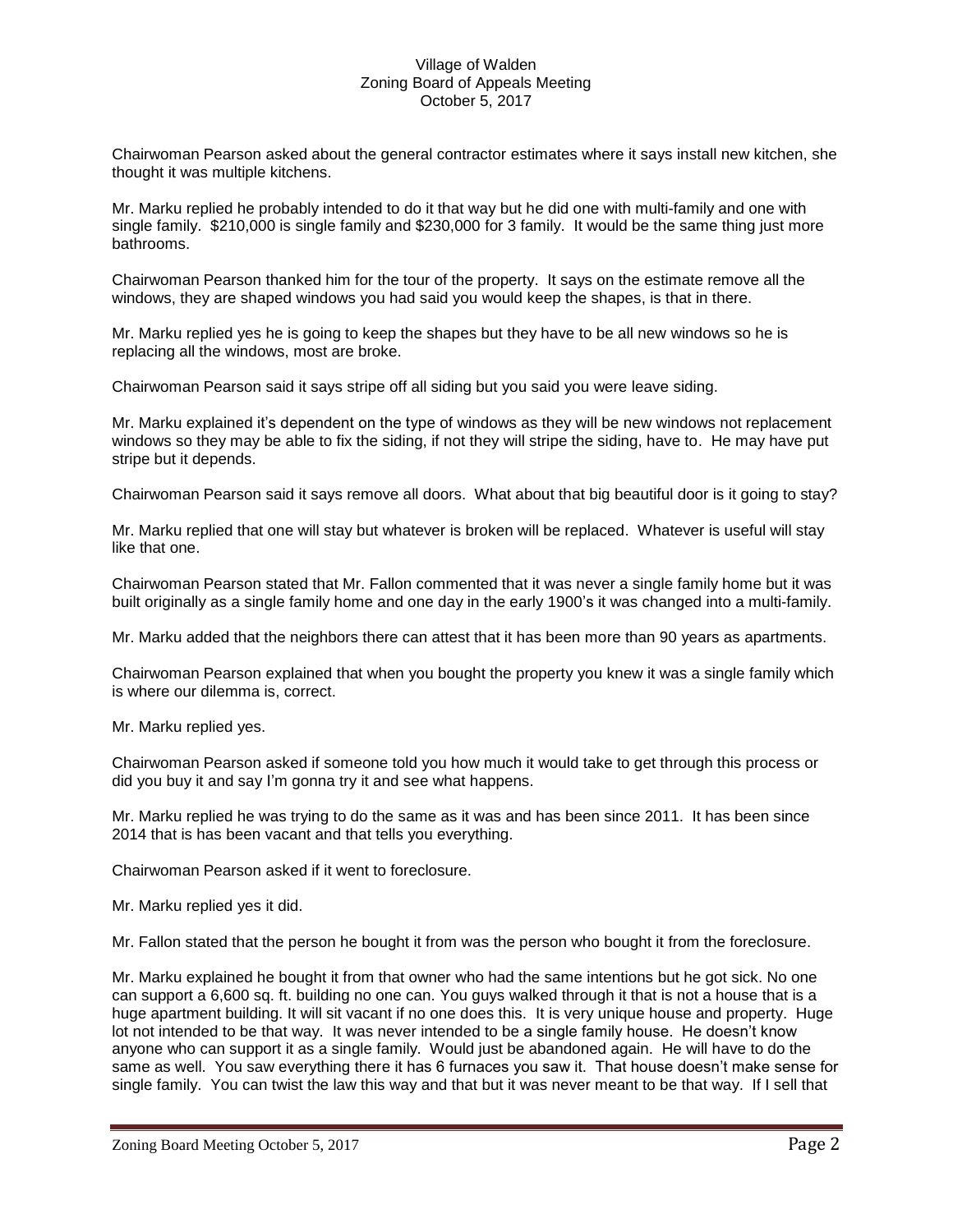property and I have someone interested, they would take it just for the property and the house itself will be gone.

Chairwoman Pearson asked Mr. Fallon about his letter. What she is hearing him say is that it was never abandoned so because of that it can still be used as an apartment.

Member Svarczkopf clarified that he is saying it should have never lost its status.

Chairwoman Pearson replied that the law says it did.

Mr. Fallon feels that it says that abandonment by active participation by owner to have it discontinued and no owner of this property intended to discontinue this based on the size of the property, the fact that it has 6 kitchens bathrooms etc. no one would be interested in this property other than a multiple residence.

Member Matise asked how many garbage service bills he is paying.

Mr. Marku replied it is now single family. Before there was a big container but the Village changed it before he bought.

Member Matise asked if anyone knew how many they paid prior to that.

Mr. Marku stated that the container was still sitting there when he bought it.

Member Matise explained that is maybe an indication that he Village considered it a multi-family at that time. If it had a container was not being collected after the system we have now. It has been changed since then prior to it they had to hire their own.

Member Svarczkopf asked the attorney if it was right to assume what Mr. Fallon is saying at this point. That it required active participation by the owner.

Attorney Dickover replied he has to reserve a straight out answer for further contemplation but it seems to him that the nature of the application is sounding more like the 106 First Street that was brought by a Michael Fuentes. That was an application brought for an interpretation as to whether or not the use was voluntarily changed or now, he thinks that is what Mr. Fallon is alluding to. This application was brought as a use variance if it were recast as one for interpretation then we could analyze your question but we are not equipped to hear it tonight. He has to wrap his head around it and he doesn't have what the Board would need for an interpretation to ascertain a factual pattern to decide that. But it would sound similar to the Fuentes application, 106 First Street.

Chairwoman Pearson asked if he was suggesting we hold this open and he rescind what he has done and reapply if he chose to do that.

Attorney Dickover stated it become a jurisdictional question. The Building Inspector had given a letter that said that he needed to appear before the Board for a use variance and the applicant followed that note. It was dated July 12<sup>th</sup> saying that had to deny the request and directed you to seek a use variance. We would need a new letter from the Building Inspector because we don't have jurisdiction to just change this to an interpretation which is different than a use variance. The Building Inspector could also issue a letter stating that you can also seek an interpretation and then you could analyze it under the Fuentes criteria that is a way to keep the matter going. That would not require a new fee. He think you can hold open the public hearing. You don't want to withdraw the use variance so they could recast another one for the interpretation and have both hearings go on at the same time which we have done many times before. Typically calls for you to make an interpretation and if it is favorable to the applicant you can proceed to the variance. On the other hand if it is an interpretation that it never lost its non-conforming use you no longer need a use variance. You don't have jurisdiction to change this to an interpretation.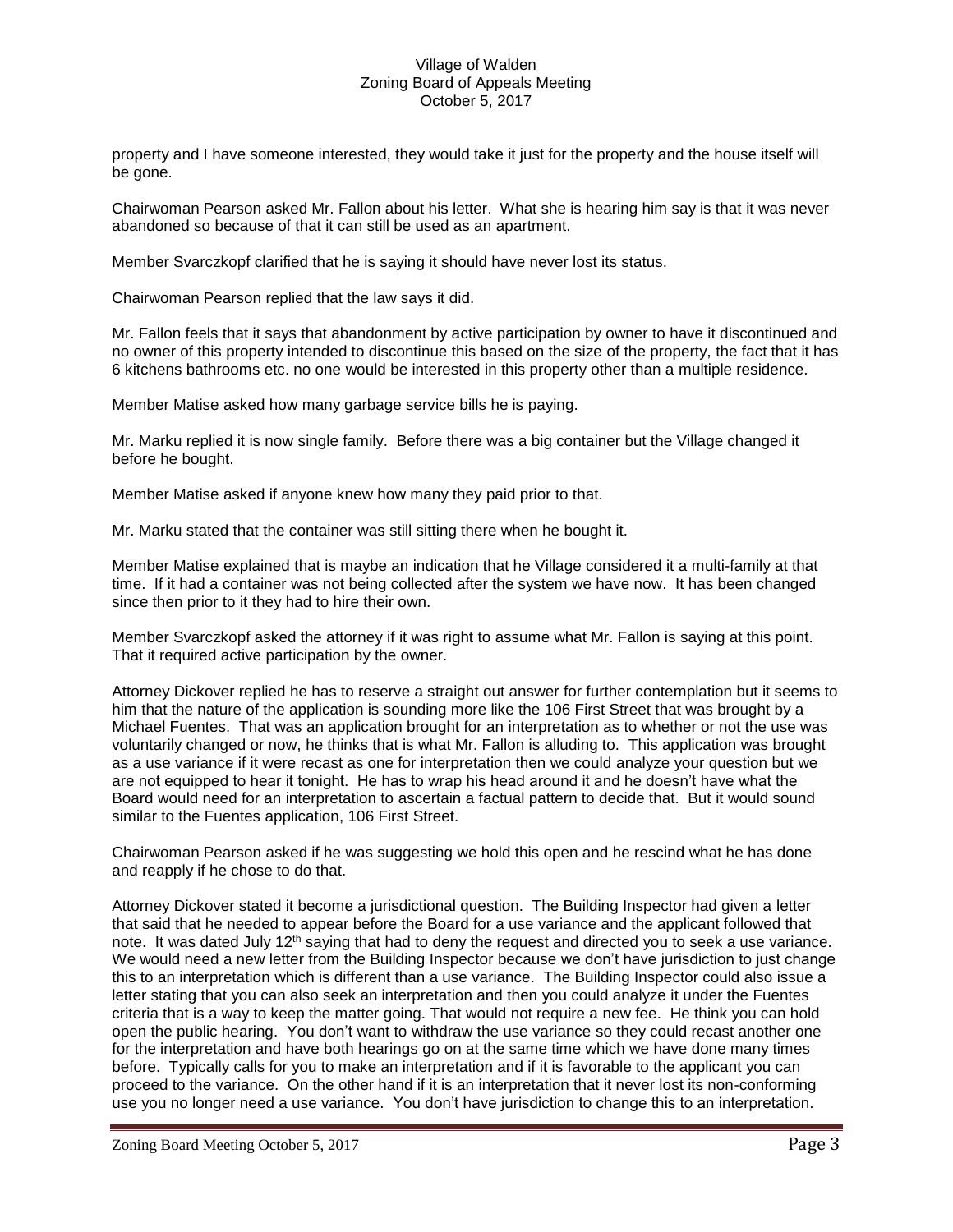You have to interpret your own code many times in a use variance. But here it is a little different as you have established some precedent with the Fuentes decision. He would have to look into it. He thinks it is a fair request if the applicant wants to go that way but equally fair that he gets the opportunity to wrap his head around that to see what proof was presented in that case.

Member Svarczkopf asked if we could decide on the use variance right now.

Chairwoman Pearson replied that if we do that it's denied then he has to start over again.

Attorney Dickover feels it does call for another mailing and another legal notice because the nature of the application has changed if they decide to do that, similar to the Rose House.

Chairman Pearson would then call for a motion to hold the Public Hearing open and have the applicant make another application for an interpretation. You would need to do a second mailing.

Mr. Fallon replied yes they would like to do that.

Attorney Dickover commented that just now reading the Fuentes decision the Board would have to determine if the use was voluntarily discontinued. In that case they had to analyze if the building was designed for 2 family use and had to ascertain if the statute of limitations was a 6 month statute or 12 months. This house was originally designed as a single family which triggered a 12 month period of time. So a 12 month period is what would apply. The third factor was whether the multiple family use was voluntarily discontinued and it was found that the applicant filed the statement of registry within the 12 month period of time which established that it indicated no abandonment of use and that the applicant continued to make improvements to the house, albeit slowly, confirming non abandonment of use. For this current applicant focus will be mostly the same; what did you and prior owners do to preserve and to maintain a multi-family usage. That would be the focus of your inquiry. Is it worth taking a crack at it is a question for the applicant.

Chairwoman Pearson added that perhaps the person he bought it from can come and share part of what his plans were at the time.

Mr. Marku said that maybe he could write a letter or come to the meeting.

Attorney Dickover said that family members that were involved could come with you.

Mr. Marku said that his intentions were the same and he got sick and couldn't do it.

Chairwoman Pearson added that had he even come or sent his attorney with his plan for the 3 apartments that might help.

Mr. Marku replied he didn't have the money to do it.

Chairwoman Pearson said yes, but he had an attorney.

Member Matise added that he could say why he bought the building and what his intentions were.

Member Svarczkopf said it doesn't matter because before he bought it, it was gone. Last one was whether they had done it, it was a timing issue. There is no timing issue it was 2013 that it sat empty so whomever owned it at that point, their intention doesn't matter. His question is whether or not occupancy is needed for it to continue down this path that would be an indicator for him.

Attorney Dickover replied that occupancy is certainly an indication that there is no intention to abandon use. You may remember this whole discussion about intention that the present law in NY absent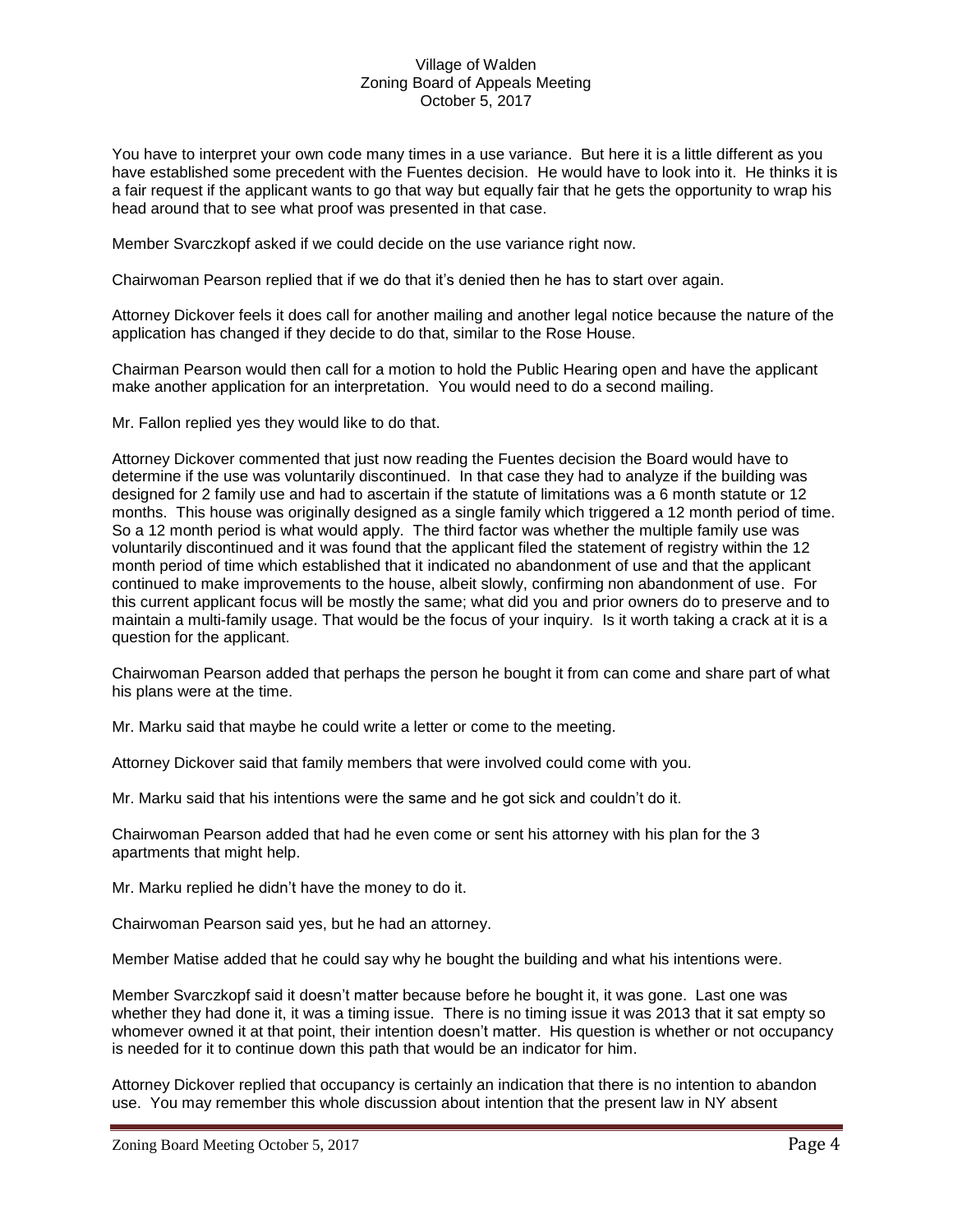language to the contrary is that when you measure abandonment with a specific time, 6-12 months, you don't need intentional abandonment any longer. However in Walden your code says voluntarily discontinue which puts intent back into it. So now to show abandonment you need to demonstrate intentional or an act shown to abandon it.

Member Svarczkopf agreed and said that as an owner he can say that he wants it to sit there as a multifamily home and not rent it and in that case it is not voluntary. Building Inspector could have interpreted it a different way while the intention of the owner may have been different.

Chairwoman Pearson agreed and said that is why if he brings the older the owner here and says that he had always planned to redo it and knew he had to go before the Board.

Member Svarczkopf said the problem is it is not him, it's the owner before it went into foreclosure. It was totally unoccupied before Grady. Getting that person back here would be insane. So it might not be worth the effort.

Mr. Fallon stated it might be worth the effort for my client.

Chairwoman Pearson stated that foreclosure is not voluntary.

Member Svarczkopf replied ok, then knowing all of that can we say to Nico now that we understand all of that now this is interesting not voluntary and grant a use variance or what he applied for.

Attorney Dickover stated that it appears that this is a self-created hardship as he knew of the zoning when he bought it. That is a fatal flaw in the use application where if you revert it back to an interpretation like what was granted for 106 Fist Street that element is no longer part of the analysis.

Chairwoman Pearson stated that the attorney had mentioned a non-conforming to another nonconforming use; what does that all mean?

Attorney Dickover stated that hasn't been brought up yet tonight so he is not sure if we are going down that road or not.

Member Svarczkopf commented that being aware of an interpretation and thinking that it's wrong doesn't create a hardship. That's an "I think this interpretation is wrong" he doesn't see that as a self-created hardship. He sees it as the zoning.

Attorney Dickover stated that the knowledge that it was a single family and purchasing it is a pretty classic self-imposed hardship.

Chairwoman Pearson stated that Mr. Fallon did argue that a little bit in his letter.

Attorney Dickover stated if it is recast as interpretation that the non-conforming use was never lost that has no self-created hardship issue as it is no longer an element.

Chairwoman Pearson agreed and said if he can get people to come in and say that it was used and had intentions to use it that way as well it would behoove you to do that.

Member Matise stated that the garbage supports that and the small cities grant they had in the 1990s where they made additional apartments.

Mr. Marku agreed that there was a grant for multi-use. He had issues with that at the closing.

Zoning Board Meeting October 5, 2017 Page 5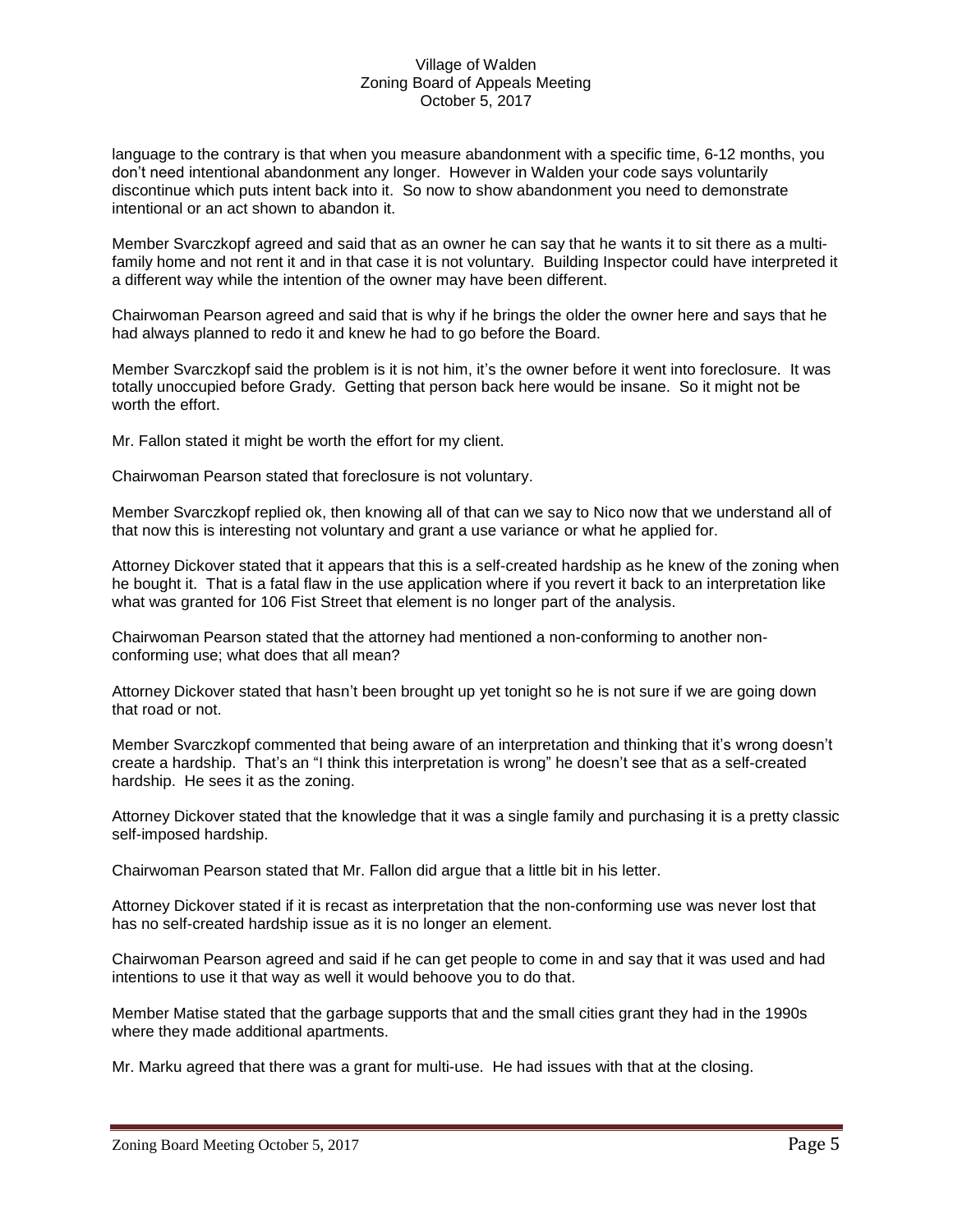Member Svarczkopf added that owning a house and not actively turning it back into a single family home would not be voluntary as well.

**Member Svarczkopf made a motion to adjourn the public hearing and give Mr. Marku time to apply for an interpretation for 34 Capron Street. Seconded by Member Matise. All ayes. Motion carried.**

Mr. Marku asked if it required the mailings again.

Chairwoman Pearson stated yes.

Mr. Marku argued why the neighbors need to know about it again.

Attorney Dickover asked if he wanted to get a good solid approval where no one would be able to challenge you.

Member Matise stated that the notification is a state law. He has already been told by Dean that he can fix the roof.

Mr. Marku stated he understood, it was just a lot of money to expend again.

Chairwoman Pearson stated that they will get the mailings out and get us information before the meeting and it will be on the agenda for the November 2<sup>nd</sup> meeting.

#### **A.2 16 Berwick Avenue, Area Variance**

#### **Member Wesenberg made a motion to open the public hearing for the 16 Berwick Avenue, Area Variance. Seconded by Member Svarczkopf. All ayes. Motion carried.**

Mr. Miller, property owner, turned in his mailings.

The Board confirmed that they sent out 21 and got 19 returned.

Mr. Miller stated that his intention is to close in his deck and there is one part of the deck that will have to go out longer. Looking to go out 240 square feet to have a nice size room where we can finally have all of our family there. Our daughter lives right next door who is the only neighbor who this would be affected by. He showed photos to the Board with various viewpoints from different neighbors' homes.

Chairwoman Person asked if he was leaving the extra piece of porch or taking that off.

Mr. Miller stated it is going to extend which is where it will encroach. This part abuts the Town on Jeff's land.

Building Inspector Stickles stated that the new deck is too close by 2.4 feet on the side and 2.3 feet in the rear. He has an original open deck that didn't have to meet any setbacks. Now putting a structure on that to make it part of the house which means that now it doesn't meet the 15 and 30 feet set back.

Chairwoman Pearson asked if there was a Village easement on the side of the house.

Mr. Miller stated no, just private people.

Member Svarczkopf asked if he planned to build underneath as well.

Mr. Miller replied no, just on the top.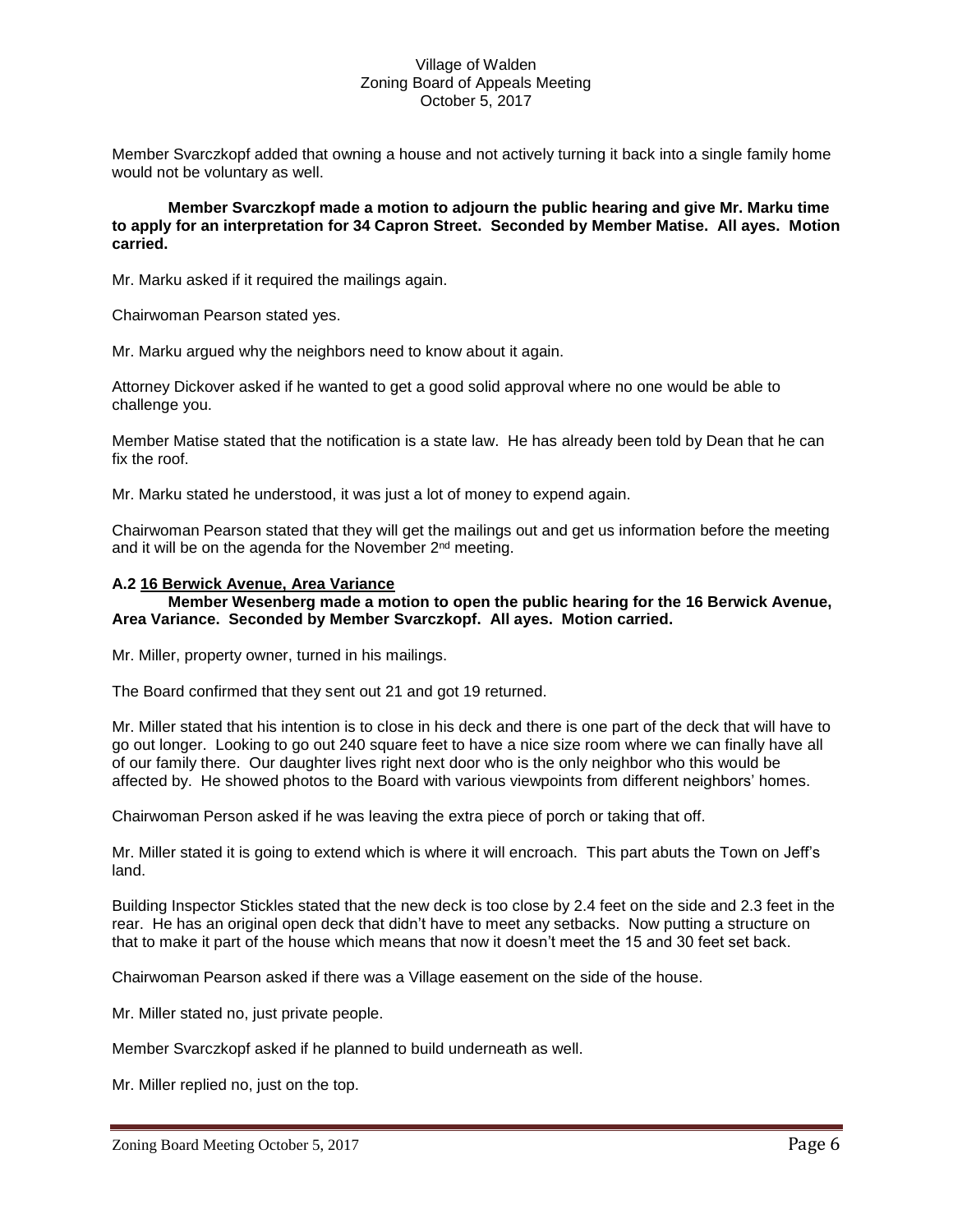Member Svarczkopf asked if the Village code requires a 15 foot setback for any enclosed structure.

Building Inspector Stickles replied no, in the R3 zone from the structure to the lot line has to be a minimum of 15 feet. The rear line is 35 feet so they will be 2.8 feet and 2.9 feet too close. That is what they are looking to encroach on that setback.

Member Matise asked if it is not overstepping the deck that is already there.

Member Svarczkopf replied yes it is.

Mr. Miller stated the deck was there when he bought it and he extended it.

Chairwoman Pearson asked about the road by their house, is there plans to extend the road there.

Mr. Miller stated it is a dead end by his house and Jeff's driveway is right along the property on Berwick and Donna Christie Lane. His back yard abuts his whole field back there.

Member Matise confirmed there were no utilities back there.

Mr. Miller stated no. From the views provided none of his neighbors will even see his house. His daughter owns the home next door and doesn't care and the Grismer's, the next house up, already has an addition.

Member Svarczkopf asked if he was doing the work himself.

Mr. Miller stated that his brother in law is the contractor doing the work.

There were no members of the public present to make any comments.

### **Member Wesenberg made a motion to close the public hearing for the 16 Berwick Avenue, Area Variance. Seconded by Member Svarczkopf. All ayes. Motion carried.**

### **B. FORMAL APPLICATIONS:**

**B.1 16 Berwick Avenue, Area Variance** 

**Member Svarczkopf made a motion for Negative Declaration under SEQRA and typed the project as a Type II action for the 16 Berwick Avenue, Area Variance. Seconded by Member Matise. All ayes. Motion carried.**

Attorney Dickover suggested the Board review the 5 factors associated with an area variance and make their findings with respect to each.

The Board reviewed aloud the 5 factors associated with an Area Variance:

a. Will an undesirable change be produced in the character of the neighborhood or a detriment to nearby properties be created by the granting of the area variance?

Chairwoman Person spoke for all by answering no.

b. Can the benefit sought by the applicant be achieved by some method, feasible for the applicant to pursue, other than an area variance?

Chairwoman Person spoke for all by answering no.

c. Is the requested area variance substantial? Chairwoman Person spoke for all by answering no.